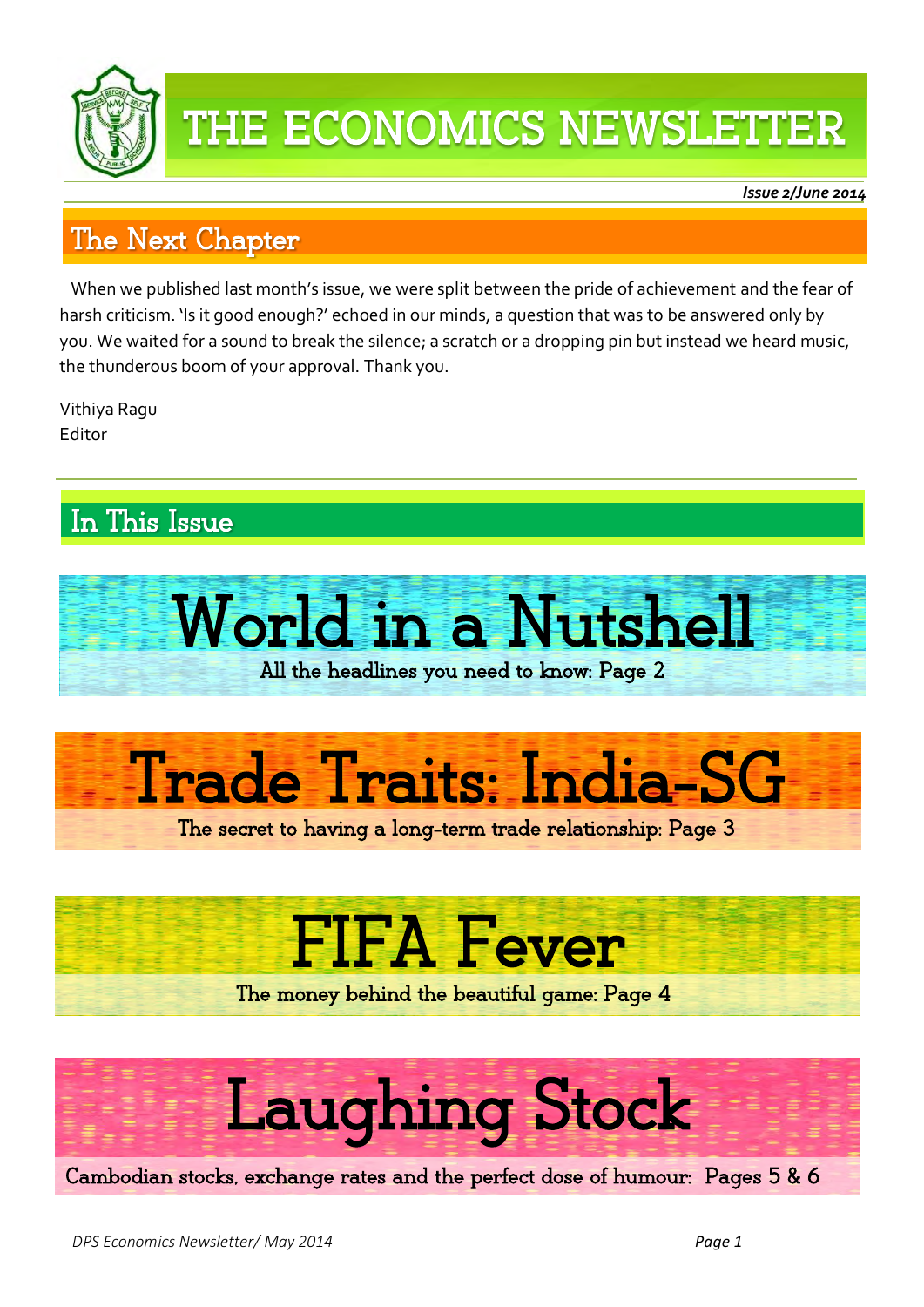

*By Rahul Datta*

### **No risk, no return**

Until the global financial crisis, central banks neglected bubbles: they were hard to detect and to deflate, so best left alone; the problems could be managed once the bubble burst.

No central bank admits to ignoring the bubble. "No one wants to live through another financial crisis," Janet Yellen, who was a candidate to head the Federal Reserve, said last year. "I would not rule out using monetary policy as a tool to address asset-price misalignments."

After six years of near-zero interest rates the contradiction between central banks' responsibility for output and inflation, and financial stability is growing.

On June 12th the Bank of England dropped hints that it would pursue new measures to stop the rise of property prices. This could be in place to stop the bubble from bursting too early.

### **Just Yuan problem**

The Yuan is on its way to dominating world currencies. The Yuan deposits outside China have increased tenfold during the past five years. This is the current instalment of a five year long PR campaign.

In 2009, China declared that it wants to promote the Yuan internationally. Although this was not taken very seriously then, now it is a strong contender to the dollar as it is more widely used.

The only thing that stops the Yuan from going global is the design of the Chinese system. Although running a deficit will be helpful in its case, China runs a large trade surplus.

#### **Germany grows**

German growth of 0.8% (or 3.3% at an annualised rate), reflected in Berlin by massive construction undertakings, was the key factor that prevented he economy of the euro area from contracting in the first quarter of 2014. Germany's economy is expected to expand by around 2% a year in both 2014 and 2015, much higher than the rest of the European countries.

The European Central Bank implemented certain measures on June 5th to fight against the very low rate of inflation, currently just 0.5% in the Eurozone.

The ECB lowered its main lending rate from a very low 0.25% to an even lower 0.15%. More important, it became the first big central bank to resort to negative interest rates by lowering its deposit rate and funds from zero to minus 0.1%—in effect charging them.

It also announced new measures to help credit-starved businesses in the borders of the Eurozone by providing less expensive long-term funding to banks supporting the existence of such firms through their lending. Such incentives had become essential to promote a recovery that relies less on Germany.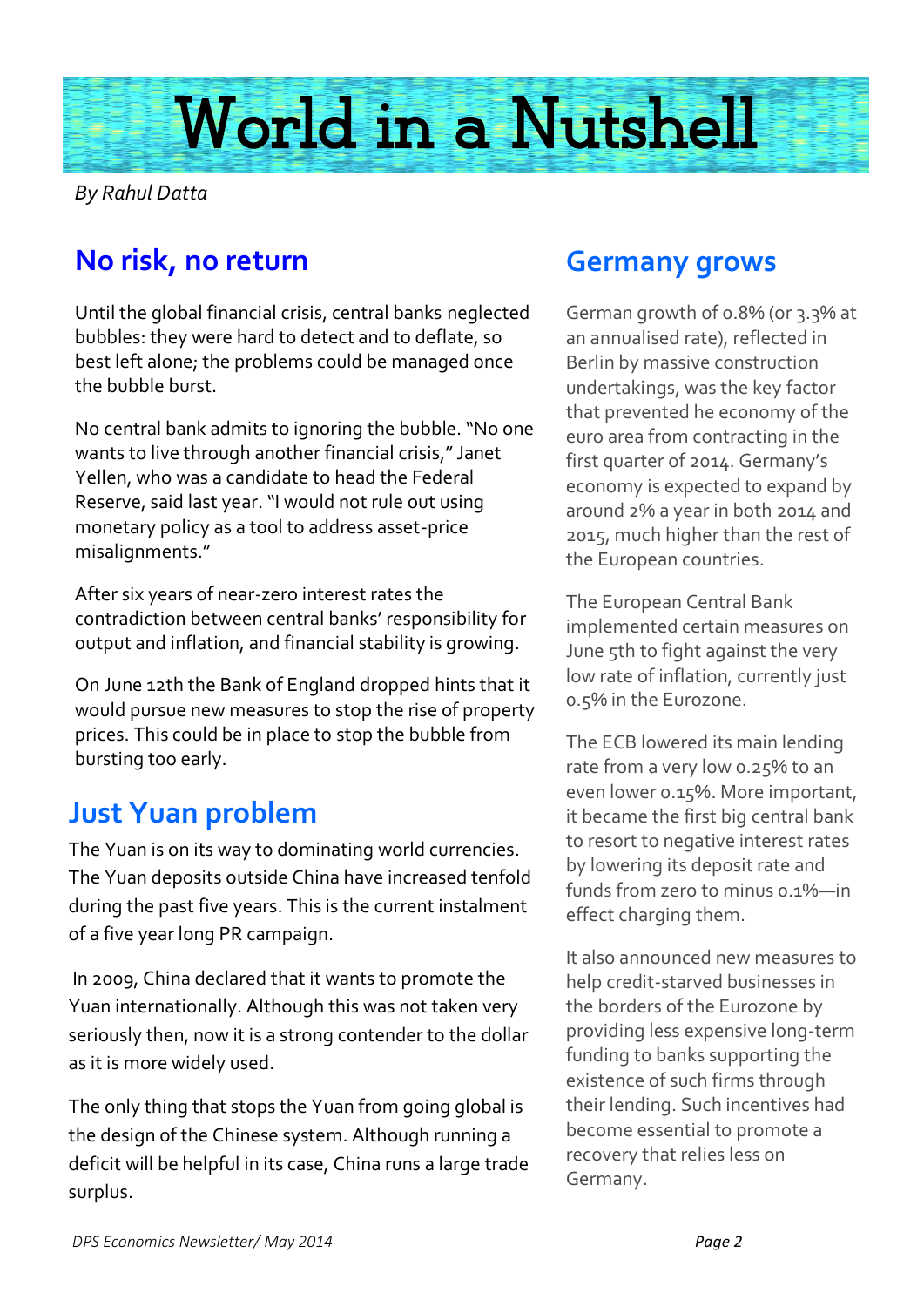# Trade Traits: India-SG

#### *By Rishabh K Vaish*

 India has always been an important trade and business partner for Singapore and by this they both have been **successful** in strengthening these ties.

Singapore has recognised India as a very important economic partner before Singapore's independence, as a part of Malaysia and even after independence in 1965.

Regular business with different parts of India has been maintained so that Singapore is aware of the constantly **changing economic landscape** of India. This will help the Singapore government to change their trade policies with India so that in bad times the Singapore economy is not affected by the mishaps in India.

Singapore Indian business community assured that this trading will continue playing a vital role in **the development of Singapore's trade** and **investment relations** with India.

Trading with India has not only been beneficial to Singapore's building economy but has also satisfied the demands of the Indians who have been living here, not only goods but also hiring labour from the Indian subcontinent has helped build up Singapore from what it was in 1965 to this modern Singapore in which we all live.

This has not only been beneficial for Singapore but for India as well. By hiring

manpower from India, the people have been given employment. The people who work here and earn in Singapore Dollars (SGD) send some of their income to their homes back in India. This helps in the growth of the families and the **poverty in India reduces** for they get much more than what they might have earned in India. Thus, this trade relation has been beneficial to both Singapore and India.

But this has also caused a lot of problems too. Singapore has been **dependent** on India too much and because of this the labour population in Singapore have increased from **47.3 % in 2003 to 67.5% in 2010 and increasing**.

This has resulted in overpopulation in the labour force and hence creating problems like living lifestyle. The dependence on foreign labours has also created growth in unemployment of the local Singaporeans. This issue was realised in 2012 by the Ministry of Manpower (MOM). This lead to the **decrease in the issuing of employment passes** to foreign workers.

This was one of the main issues of Singapore government to worry about. But not only Singapore, India was also getting affected by this. The working force in India was reducing creating a problem in the advancement of the country itself. Therefore, Singapore as well as India controlled their labour force and thus there *Continued: Page 4*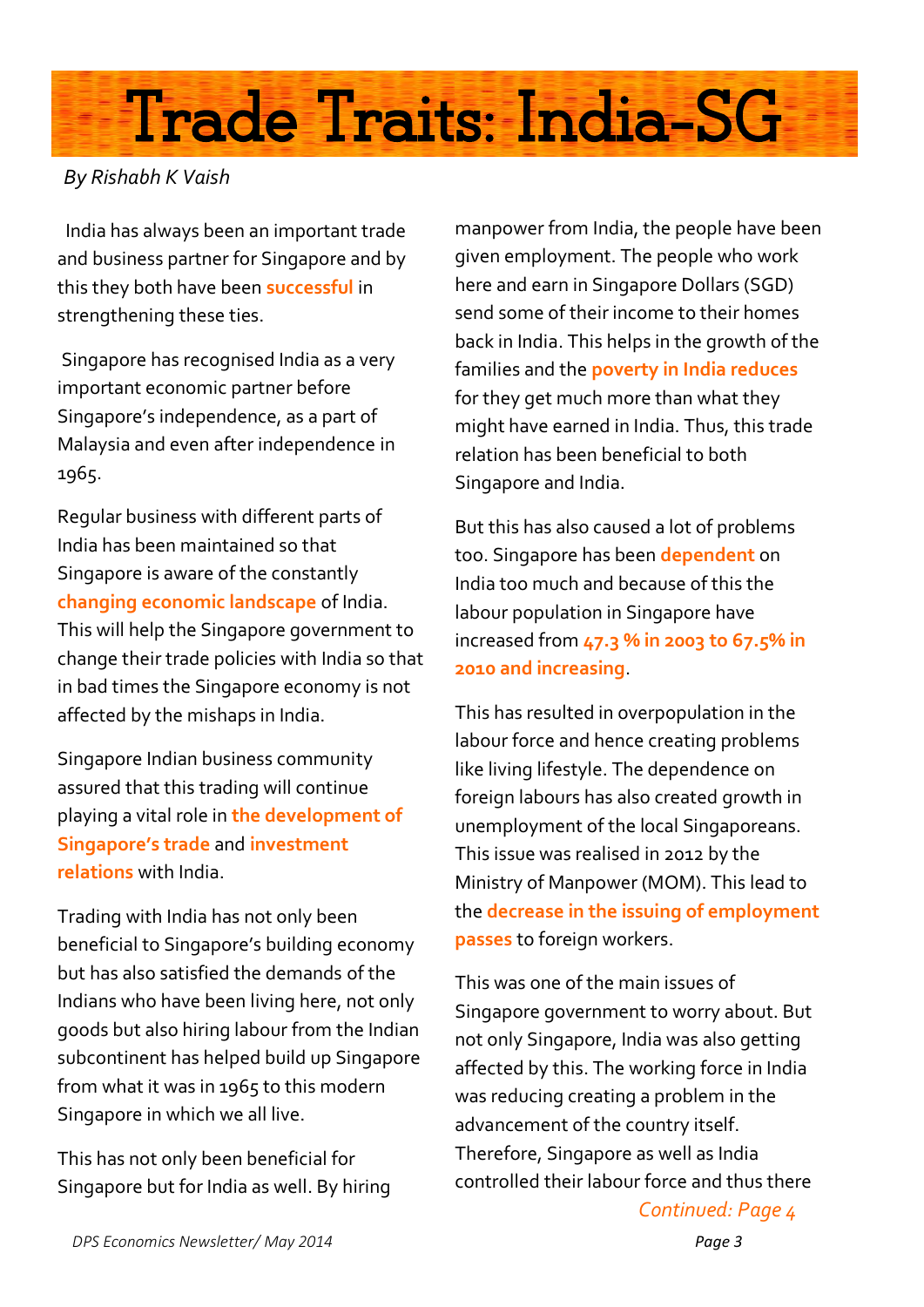was a fall in the labour force in 2012.

Despite all these issues, Singapore has maintained good relations with India and has been helping India in trading and helping flourish both the economies. A recent expression of this was when the speaker of the Singapore's parliament,

**Ms. Halimah Yacob** said that she looks forward to having great businesses with India as she addressed the Singapore Indian Chamber of Commerce and Industry (SICCI) members. Let's hope that this cordial relationship stands the test of time.



#### *By Vithiya Ragu*

We all know that familiar feeling of sitting in front of the TV past midnight, with potato chips or some calorie-laden snack in hand, watching 22 jersey-clad men run after a ball for 90 minutes (usually): cheering when a goal is scored; crying 'Offside!' and 'Foul!' when the referee fails to notice the opponent's mistakes. Yes, that's football. Yes, that's the beautiful game.

This year, the FIFA World Cup 2014 is held in Brazil, and by now we've filled in more than half of the score charts. Although FIFA is about the game, football is also a business. Brand endorsement and sponsorship, tourism for the host country, the list goes on and on. Let's take a closer look:

This year's FIFA World Cup will create over US\$4 billion for FIFA, 25% higher than the revenue generated for FIFA through the South African World Cup.

The host of the 2010 World Cup, South Africa received about US\$5 billion. This is a huge boost that helped the country to better its infrastructure.

Over 1.3 million jobs were created during the 2010 FIFA World Cup. Most of these were jobs were attributed to the maintenance of the stadiums.

The Tourism Ministry in Brazil anticipates that tourists will spend approximately \$1.5 billion in total during the course of the World Cup.

Over \$14 billion has been invested in Brazil for this year's 2014 FIFA World Cup. The profit that Brazil has derived from this event is not yet known.

A survey reveals that 61 % of Brazilians believe that hosting the World Cup is a "bad thing because it takes money away from public services".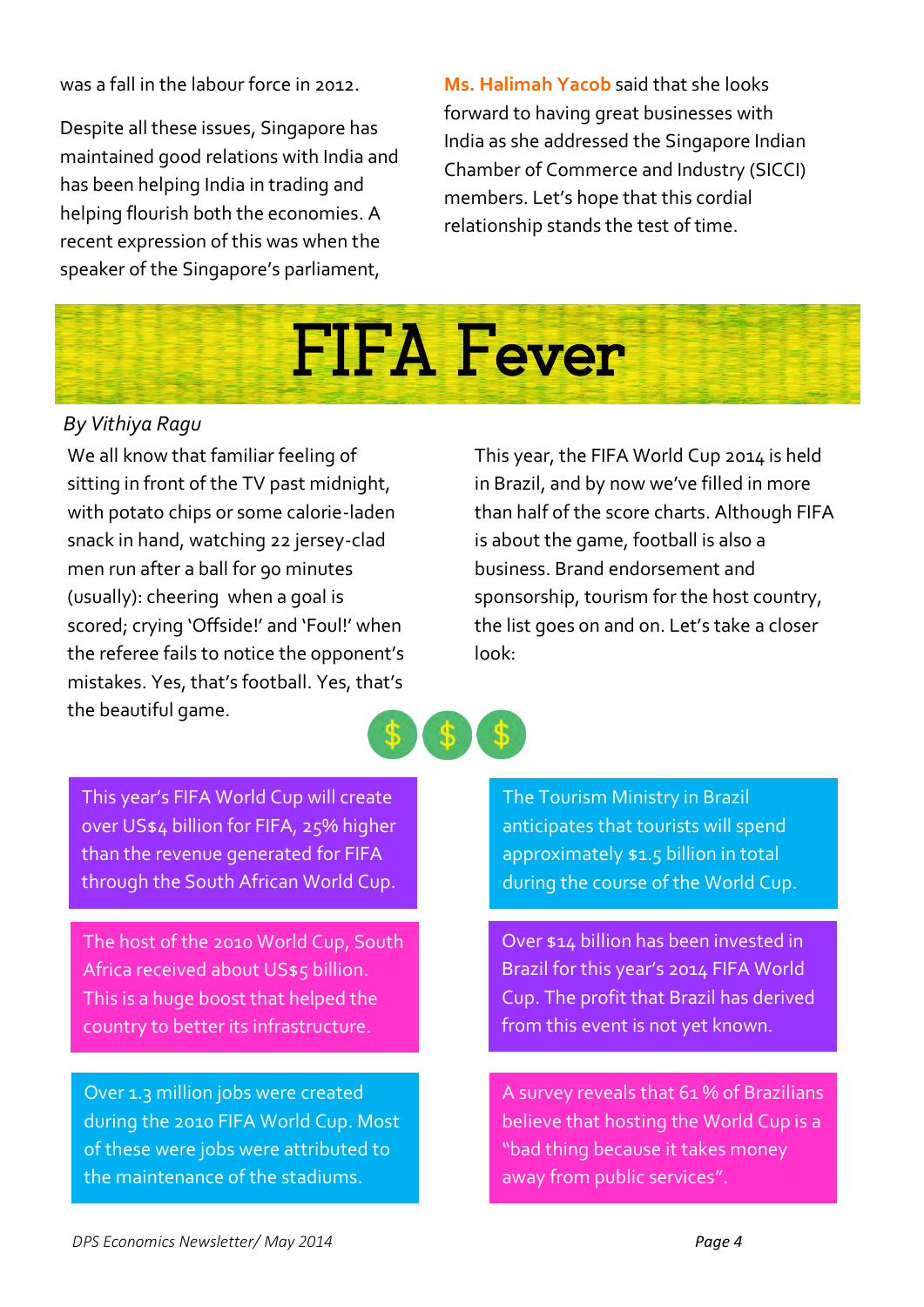## Laughing Stock

### **Cambodia's challenges** *By Grace Harper*

A second company listed its share on Cambodia's underdeveloped exchange; the poor performance of the stock exchange could slow down the growth in an alreadyailing securities market. Brokers believed a successful listing for Grand Twins International (Cambodia)PLC, a Taiwaneseowned garment maker that completed a **\$19.3 million** initial public offering last month , would help the stock market to grow. Instead, the shares fell in their trading debut. Grand Twins' poor performance, analysts say, could reverse the government's plan to develop its stock market.

Many Cambodians have declined the effort as a vanity project in an underdeveloped economy that still is grappling with rural **poverty and fragile industrialization**.

Cambodia's garment industry, which is the country's largest export and formal sector employer ,has faced **labour unrest and rising wage costs.** Which affect the performance of the Grand Twins .

"This is an odd time to float a foreign-owned Cambodian garment manufacturer, just six months after labour strikes were suppressed with force," said Douglas Clayton, chief executive of Leopard Capital, a private-equity firm that invests in frontier markets. "This industry doesn't have permanent roots in

Cambodia's economy and can move out with little warning." Grand Twins' IPO underwriter, however, played down the significance of the stock's weak debut

There's a lack of confidence in the market but this can be turned around. Lack of technology and liquidity need time to be resolved. Cambodia's stock market has experienced **declining investor interest and trading volumes** since its first listing in April 2012, the **\$20 million** flotation of the state-owned Phnom Penh Water Supply Authority.

The authority's share **price jumped 63% in its first week of trading**, but foundered in the following months. This year, the stock has gone untraded in 37 sessions and **lost 10%** of its value. It closed Monday unchanged at 4,800 riel, well **below its IPO price** of 6,300 riel. Since the water-supply authority's debut, other IPO candidates have either struggled to meet regulatory requirements or decided to hold off until the market gains depth and liquidity, industry executives say. Grand Twins, for instance, had considered listing since as early as 2012, but delayed its plans over compliance issues and concerns about **market liquidity**.

"Liquidity begets liquidity, and the lack of liquidity is going to scare off some investors," said Stephen Higgins, a Phnom Penh-based businessman and former chief executive of ANZ Royal Bank, the Cambodian arm of Australia &

*Continuation & Humour: Page 6*